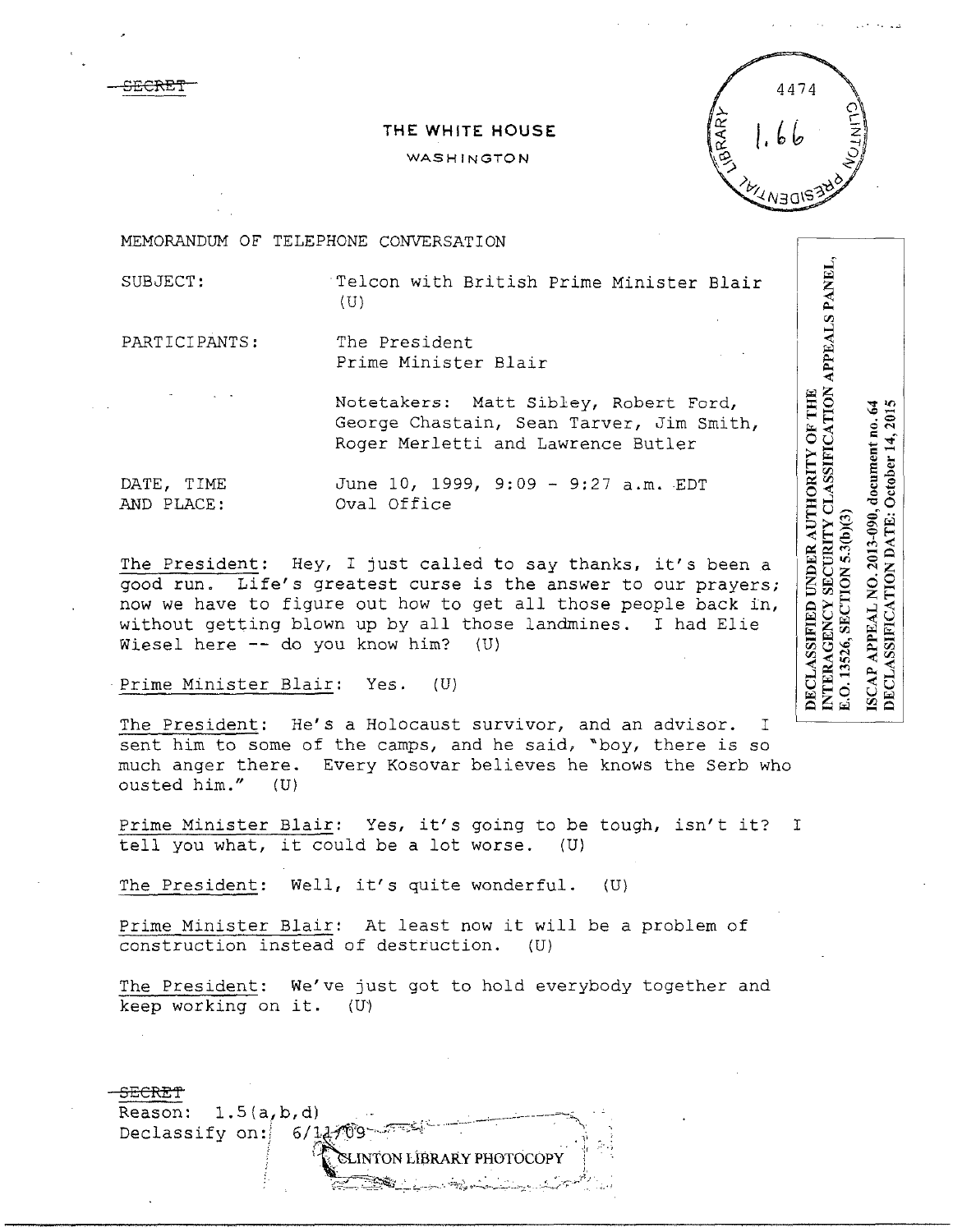SECRET 2

 $E. O. 13526, section 1.4(b)(d)$ 

Prime Minister Blair:

is reestablished.]  $\sqrt{s}$   $\sqrt{s}$ 

The President: Hey, Tony, I'm sorry. (U)

Prime Minister Blair: No, no, it's our fault. I'll have the person who dropped the line executed.

The President: [Laughs] We're trying to think through the obvious questions, about how fast we can get people back in and clear out the landmines, and we need to flush out Macedonia first.  $+C$ 

Prime Minister Blair:

The President: Yeah, we have to keep working on that. (et

Prime Minister Blair:

.~ '

The President: I am, too. There are not a lot of places he can go, given his indictment by the war crimes tribunal. Maybe Russia or Belarus would take him, or maybe he'd get a Pinochet deal and leave him in Serbia.  $\cancel{487}$ 

Prime Minister Blair:  $E.D. 13526$ , section  $1.4(b)(d)$ The President: Yeah, we can't do that. We need to look at basic humanitarian conditions, and make sure the lights are on by winter,  $\boxed{\text{E.O. 13526, section 1.4(d)}}$ by winter,/ ~~~~~~~ 3ECRET 75 . . . . X

LINTON LIBRARY PHOTOCOPY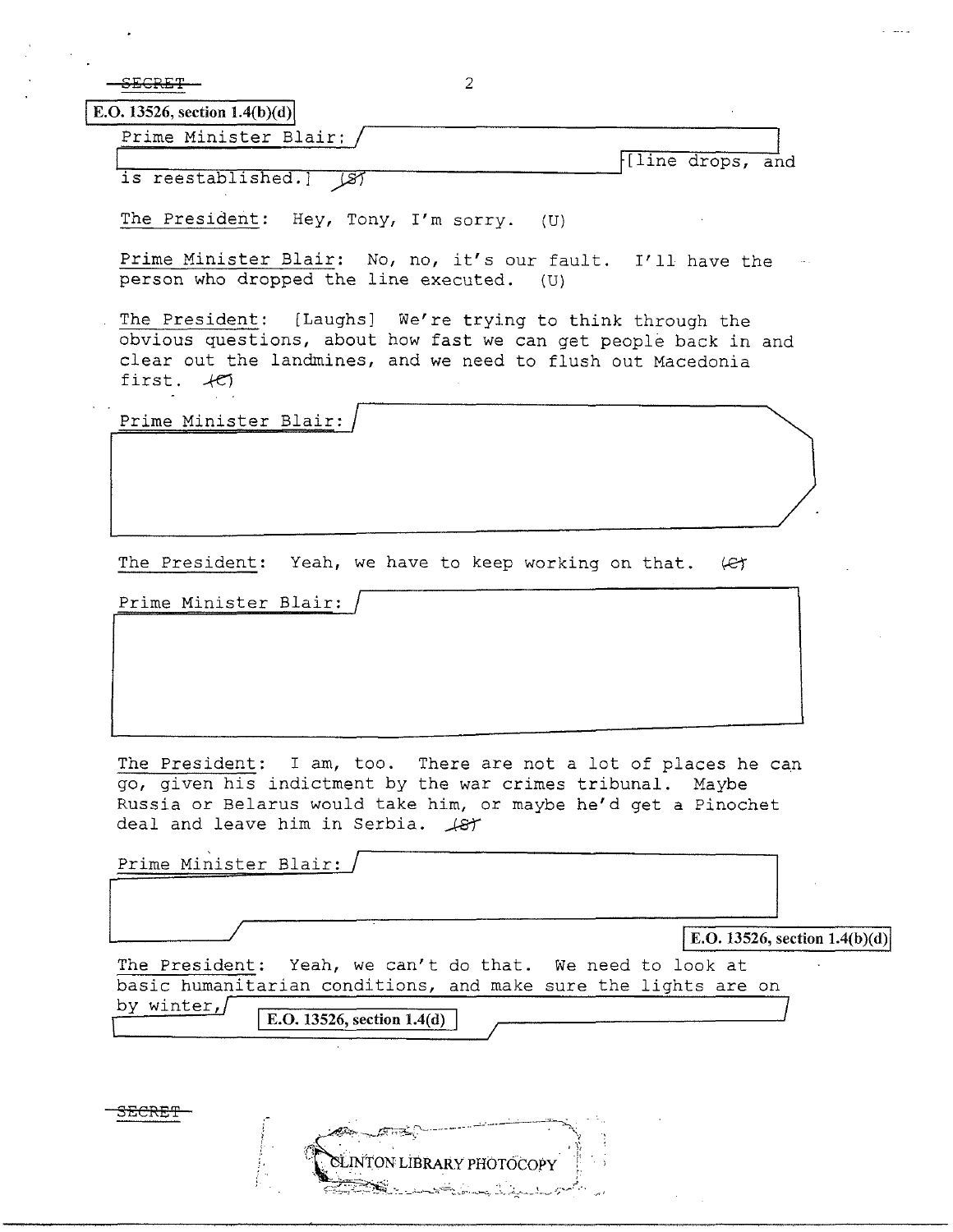SECRET 3

**E.O.** 13526, section  $1.4(b)(d)$ 

Prime Minister Blair:

The President: We have to do that, too. Frankly, I don't know what else I can do. I've been reading about it all through this, because my daughter just happens to be doing a paper on Adams. I don't know what the real deal is between him and the IRA. It's hard to put pressure on him when you don't know what's going on. It's just bizarre.  $\sqrt{\frac{E. O. 13526, \text{ section } 1.4(d)}{E. Q. 13526, \text{ section } 1.4(d)}}$ 

We've got to keep working on it, and I'll do whatever you want me to do.  $(8)$ 

Let me say this: we sent out our top people to NATO for Kosovo, . we need to do the same thing with getting the refugees back and setting up a government. Whatever the formal structure, we have to put our best people in to set up the mechanics and make this thing work. There are literally thousands of detail questions that we have to answer.  $\sqrt{81}$ Thing work. There are literarly chousands of detail questions<br>that we have to answer.  $487$ <br>Prime Minister Blair:

The President:

I **E.O. 13526, section 1.4(b)** 

The major concern I have about the person on top is I want someone with confidence and energy to do this thing. I want someone to go there and stay.  $+C$ + The major concern I have above person on top is I want someone with confidence and energ<br>this thing. I want someone to go there and stay. (C)-<br>Prime Minister Blair:<br>The President: The commander of the overall military is<br>t

Prime Minister Blair:

The President: The commander of the overall military is going to be British, isn't h\_e? I think he's good. I haven't met him, but I've seen him on TV.  $+e^{+}$ 

Prime Minister Blair: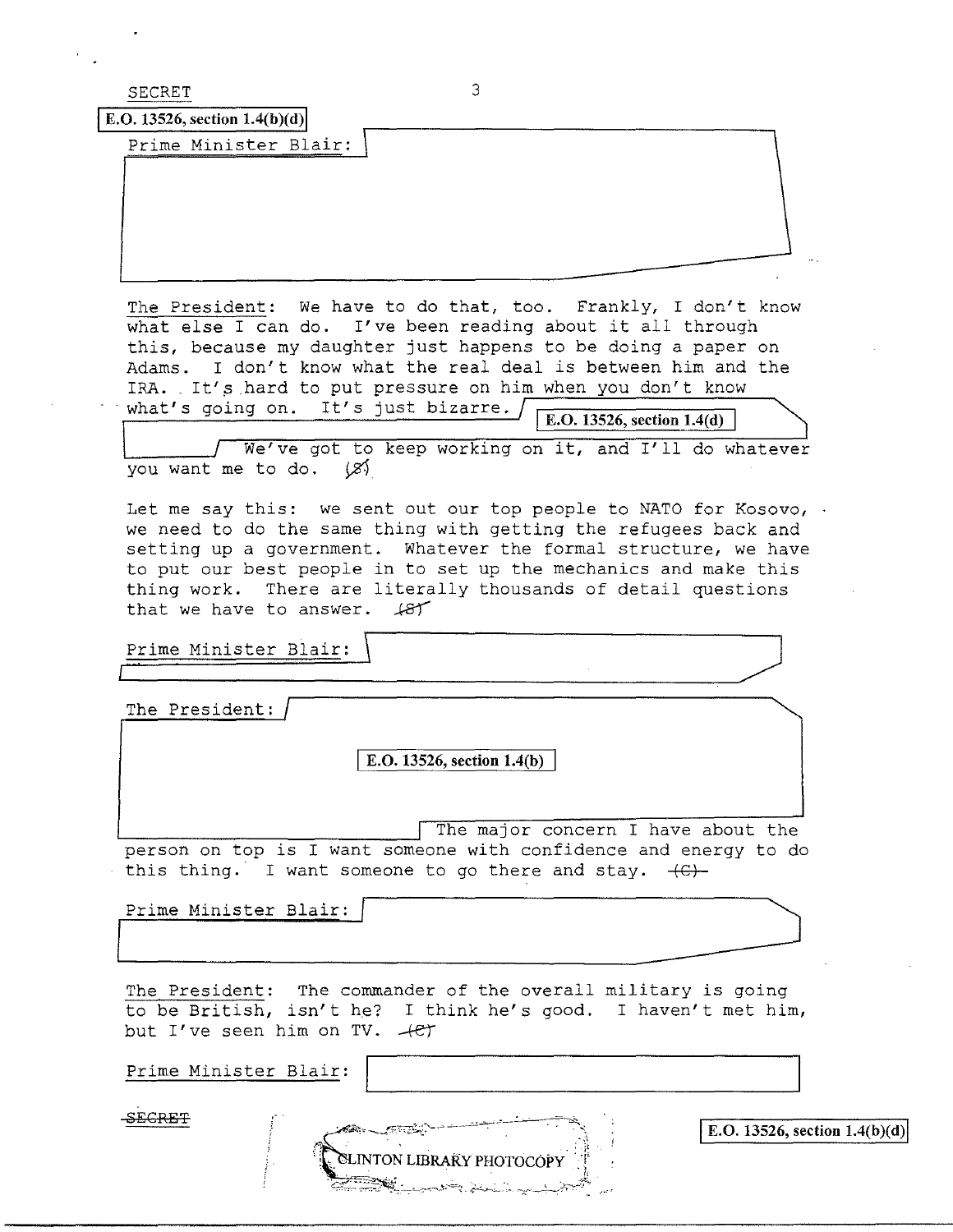SECRET 4

The President: Anyway, this won't require our obsession like The <u>Freshaene</u>. They way, this won't require our obsession like the battle, but it will require our attention for the next 10 days.  $(\mathscr{C})$ .

Prime Minister Blair: Right, well, Bill, you'll be over for the Cologne meeting? Let

The President: Yeah, when we come to Cologne, we should have major questions to answer as a body. We need to boost Yeltsin and his pro-reform forces. I wish we could resuscitate Chernomyrdin, and I realize this may be more water than we can carry.  $\mathcal{L}$ 

I'd like to have him and Ahtisaari there to receive our thanks. We may want to think about this. They did a hell of a job for us. I think we also ought to think about some other things at Cologne. We need to have good positions coming out of Cologne for debt relief, and because of compound interest and falling incomes, I think it will be a big deal there. We also need to do more on the AIDS issue. According to our people, one percent of the people in the world have AIDS.  $\cancel{(e)}$ 

Prime Minister Blair: In Africa the numbers are staggering, and in a country like South Africa it's just massive.  $(e)$ 

The President: And you've got 60 million people more or less, and 35 million in Africa, and the number is going to double in the next four years. *kC)* 

## Prime Minister Blair: **E.O. 13526**, section 1.4(b)(d)

The President: Yeah, let's see where they are with the World Bank. Russia collapsed politically and economically after .1995. It also deteriorated with Yeltsin's health problems even though he was reelected in 1996.  $\sqrt{c}$ 

[Line drops and is reestablished.]

The President: Hi, Tony. You need to go to the press now. Solana is on TV. (U)

Prime Minister Blair: Right, I'm sorry about that. Okay, yes. Let's speak before Cologne. (U)

The President: Yeah we need to talk. (U)

£ECRE'f